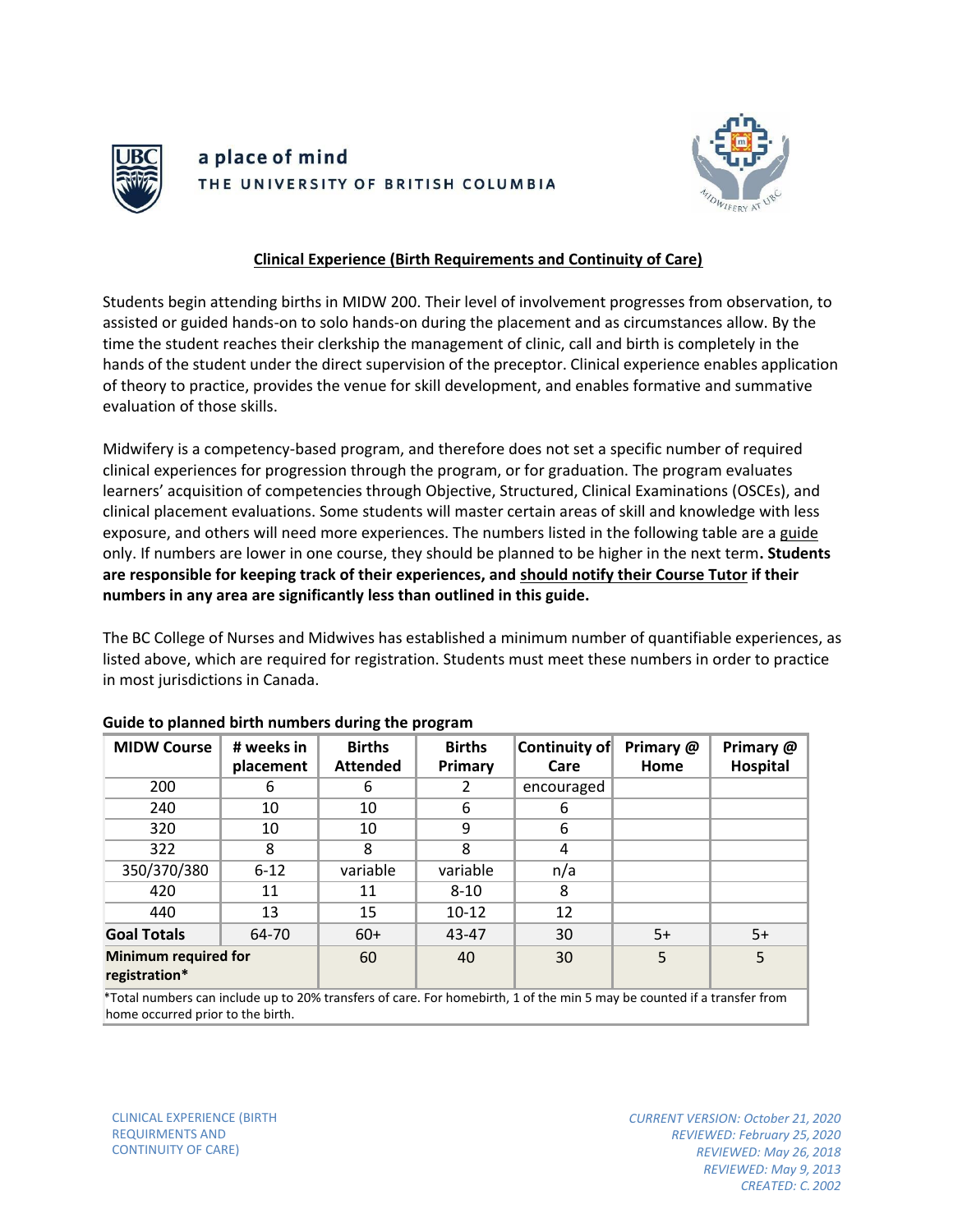CLINICAL EXPERIENCE (BIRTH REQUIRMENTS AND CONTINUITY OF CARE)

*CURRENT VERSION: October 21, 2020 REVIEWED: February 25, 2020 REVIEWED: May 26, 2018 REVIEWED: May 9, 2013 CREATED: C. 2002*

For more information regarding birth number tracking expectations and definitions, refer to the policy [Defining and Counting Clinical Experiences.](https://med-fom-midwifery.sites.olt.ubc.ca/files/2021/10/Defining-and-Counting-Clinical-Experience2.pdf)